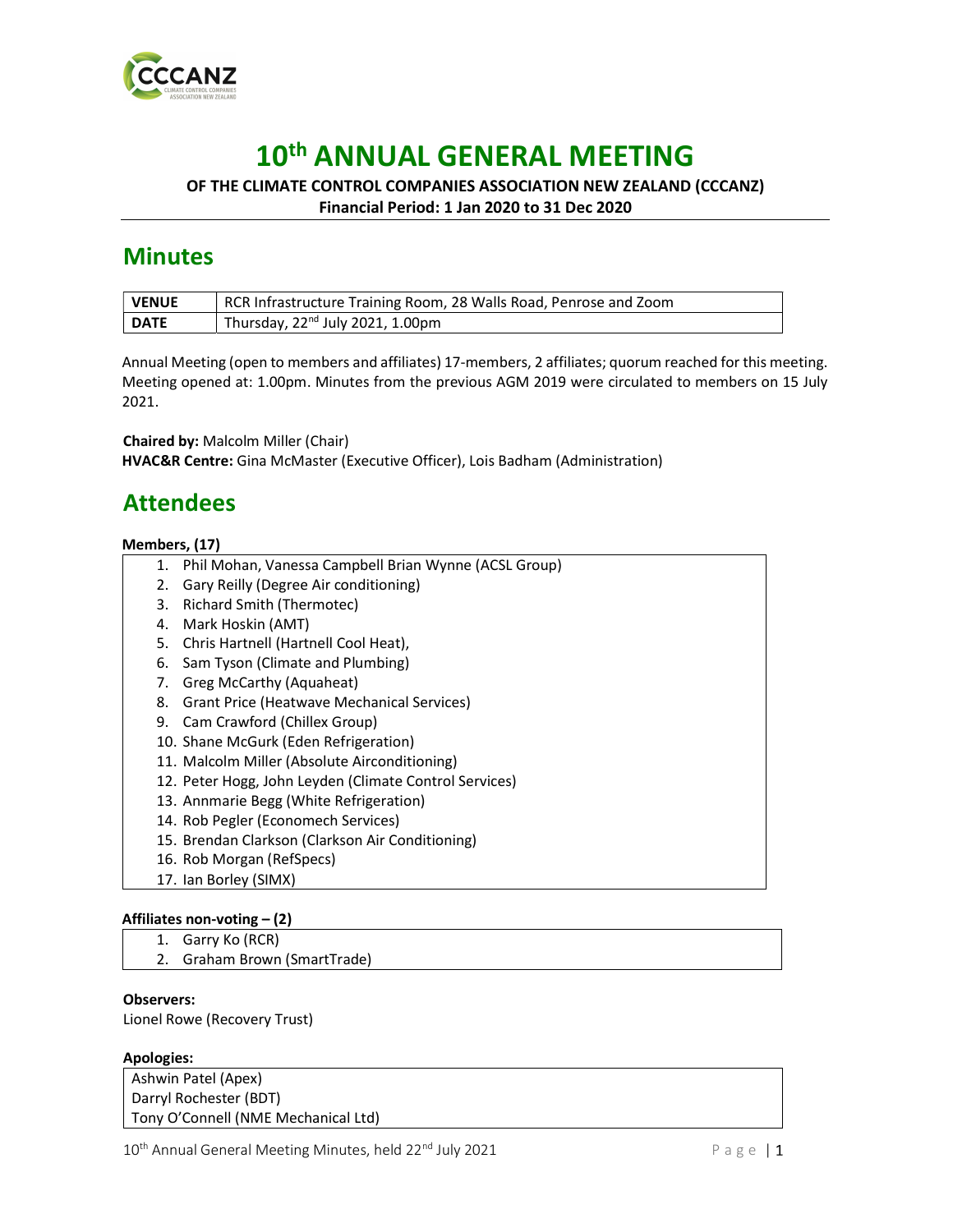

Vikrant Bhatt (Smooth-Air) Cristy Hughes and Paul Sturrock (Sturrock & Greenwood) Max McDermid (Recovery Trust)

# Welcome

Malcolm Miller CCCANZ Chair welcomed everybody to the meeting and thank all the members who have taken time out to participate in today's AGM. A special thanks to the outgoing board members that have given us great service.

- Rob Morgan served for 5 years on the CCCANZ Board.
- Cam Crawford governance and rules for our organisation. Cam continues to help for the good of our industry in the POS, ROVE and SAG.
- Darryl Rochester. Head of Heat Pumps Suppliers Association. Thank you for your term of service to CCCA.

We have learnt a lot from these past board members, and we thank you for your service.

## Annual Report

AGM Report for 2020 has been circulated. MOTION: "Annual Report for 2020 is accepted". Moved by Malcolm Miller. Seconded by Greg McCarthy. Motion carried.

### Board Members for 2021

Three nominations for new board members. All nominations were correct by the constitution process. In additional to Malcolm Miller (Chair), Greg McCarthy (Deputy Chair) and Garry Ko (Treasurer) the AGM nominations are:

- 1. Phil Mohan. First time on the CCCA Board and answered Malcolm's call for volunteers via FB.
- 2. Brendan Clarkson. Passion is training, new air conditioning apprentices and PSO.
- 3. Gary Reilly. HVAC&R in industry.

As per constitution Appendix B, Rule 10, 1.7 if only one candidate has been validly nominated for an office and the candidate meets the skills and experience criteria as well as the industry sector criteria, the Board shall at the Meeting, declare that candidate elected.

Welcome all three new board members to the CCCANZ Board for 2021-2022 term.

### Financial reviewer

MOTION: That "The Engine Room" be accepted as our financial reviewer for 2021-2022. Moved by Malcolm Miller, seconded by Greg McCarthy. Motion carried.

### Financial statements

Report on financial statements for 2020 by Garry Ko Treasurer. Garry is the Executive Director of RCR Infrastructure, and any questions please contact him directly. Commented on:

- Income of \$192k in 2020 is in line with last year 2019
- Net Profit \$39k doubles from 2019 result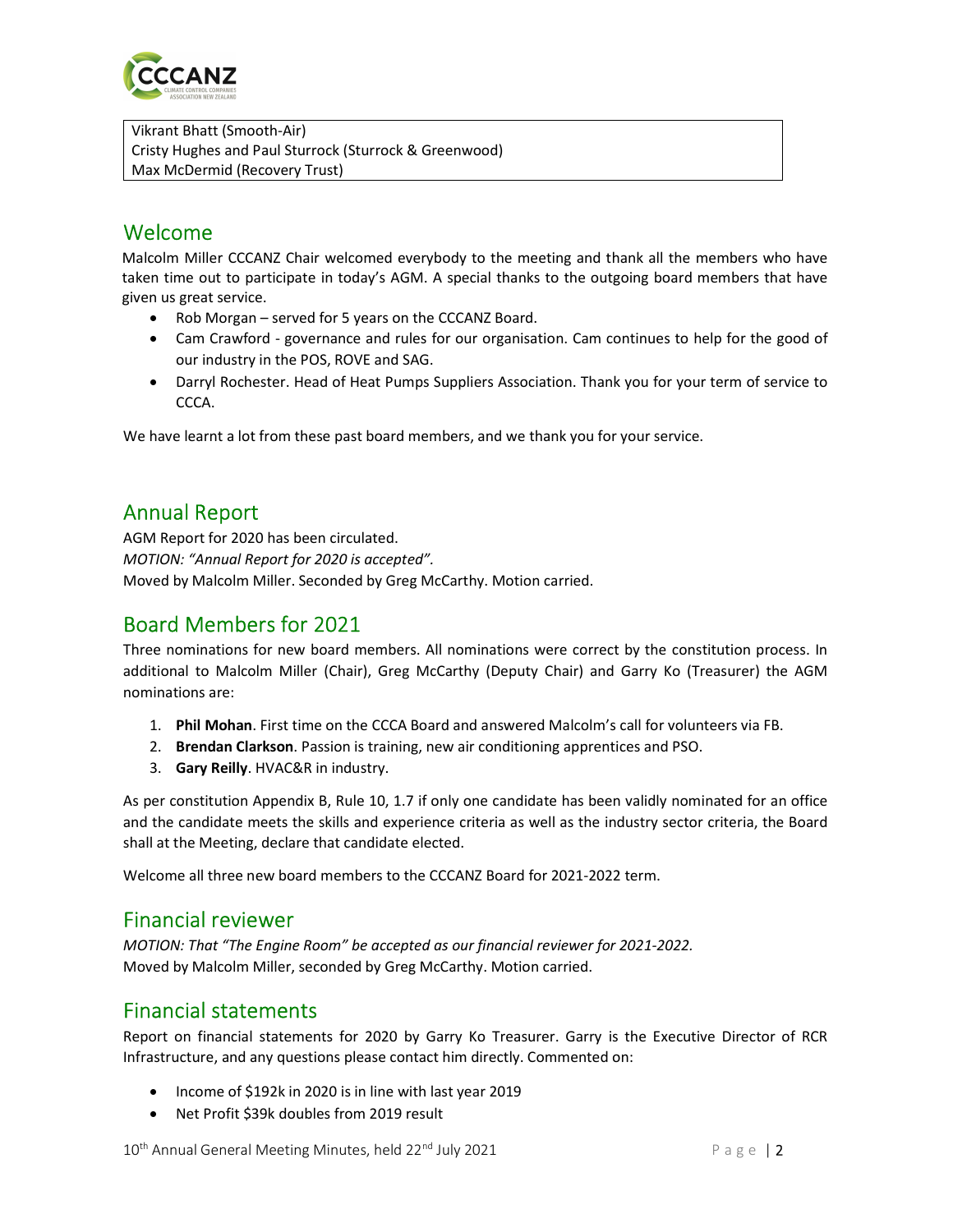

 $\bullet$  \$300k in the bank

Greg McCarthy commented that whilst it is good to have monies in the bank, we need to provide services to our members. Certain initiatives were put on hold in the Covid year i.e., training, management course.

MOTION: To approve and accept the financial statements for CCCANZ for 2020. Moved Malcolm Miller, seconded Greg McCarthy. Motion carried.

### Projects involved in

- Mates in Construction
- Safety Master
- IRHACE Centre restructure
- Strategic advisory group SAG (Cam Crawford)
- Reform of vocational education ROVE (Cam Crawford)
- $\bullet$  PSO
- **•** Ethics in business
- Working with Smart Trade DA19 to an online form
- Communications
- NZ Specialist Trade Association (Grant Price)
- NZ Construction Industry Council NZCIC (Greg McCarthy)

### Other business

#### Administration

CCCA has an MOU with IRHACE. Restructured themselves and look at the rest of organisations out of the IRHACE Centre. Most were not working with governance and the operations of the Centre are not performing. Moving back to the overall management structure that was in place previously and this has already improved communications. The Centre is being renamed the "HVAC&R Centre" so that it covers all the entities and is better represented in industry. IRHACE has had a difficult time with their activities and all three entities have had input into the Conference, and these are some of the areas that we are working together.

#### RLNZ

Governance and rules were not being followed and an offer was made to correct this, and the previous Board chose to resign. New Board in place Chaired by Dave Nicholls (IRHACE Trustee) and Pat Kilduff (CCCA Trustee). Some of the courses have been suspended i.e. online renewal as they don't hold comply with requirements and these courses are being reviewed.

Their financial statements have taken some time to work through with recording and clarification of expenses and these will be available next week.

Questions on the container and asked whether we could reconfigure it RLNZ is looking at this. There was a rebranding going on in the background and this has cost monies. Cam commented that it wouldn't be able to dove tail with any other training and that the training regime should have been developed first. He advised that yesterday the VRF with Competenz has been approved and all companies within Heat Pump their training is now recognised as part of training apprentices. It is part of a unit standard 32518 and Inside that 6 credits and 1 credit is reliant upon completing one of these training courses.